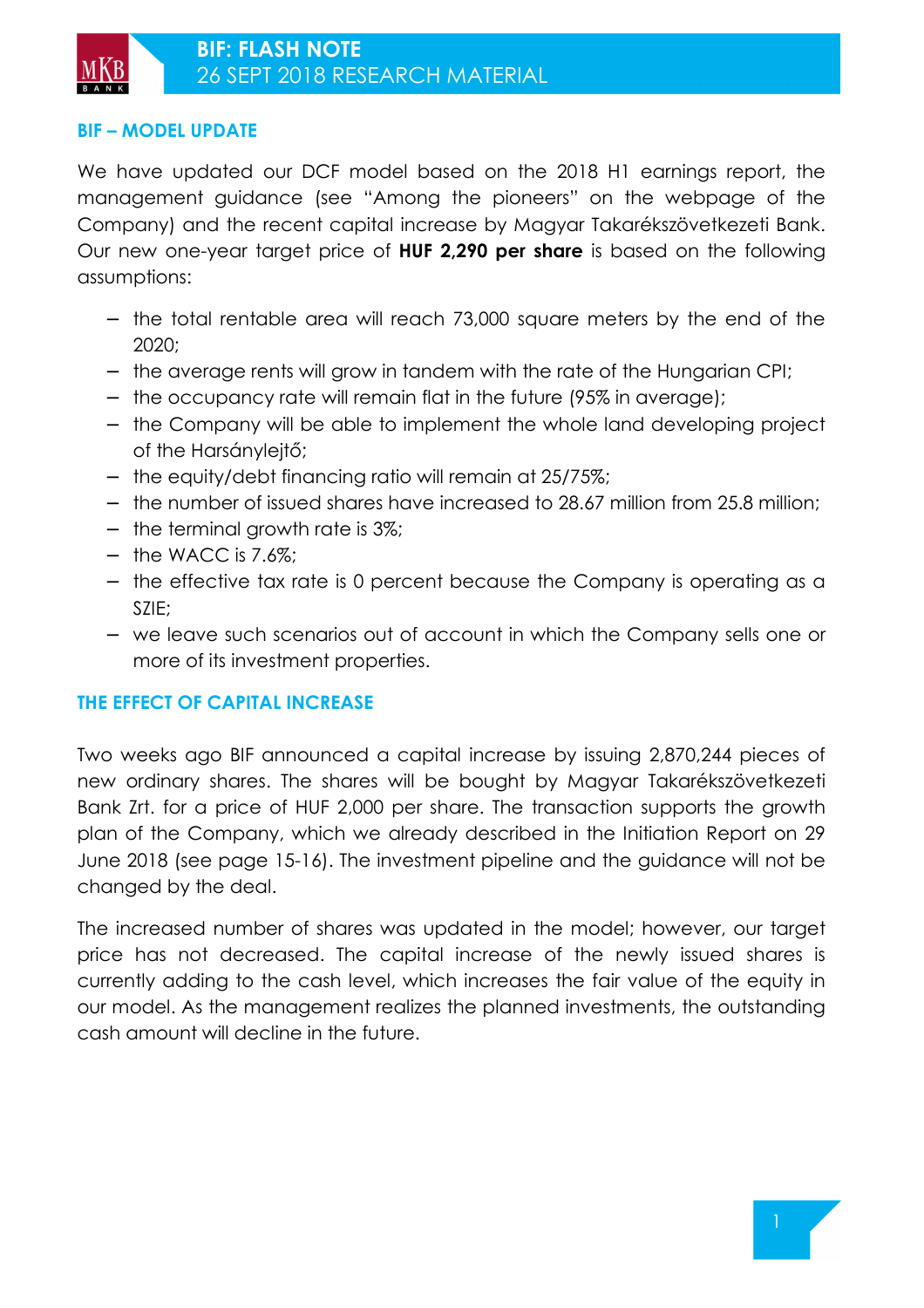## **DCF valuation**

| millions of HUF               | 2013      | 2014      | 2015      | 2016      |           | 18E       | I 9 F     | 2020E     |           | 2022E     |
|-------------------------------|-----------|-----------|-----------|-----------|-----------|-----------|-----------|-----------|-----------|-----------|
| <b>Total income</b>           | 2225.6    | 2217.2    | 2901.7    | 2754.9    | 3805.6    | 4717.9    | 5948.6    | 7998.3    | 7269.0    | 7396.4    |
| <b>Property related costs</b> | $-1247.2$ | $-1366.3$ | $-1804.9$ | $-1430.7$ | $-1341.3$ | $-2058.0$ | -2643.6   | $-3052.2$ | -2603,9   | $-2651.5$ |
| Net interest costs            | $-522.4$  | $-737.$   | $-141.9$  | $-67.5$   | $-103.0$  | $-326.7$  | $-437.2$  | $-811.8$  | $-750.0$  | $-750.0$  |
| <b>FFO</b>                    | 456.0     | 13.8      | 954.9     | 256.7     | 2361.2    | 2333.2    | 2867.8    | 4134.3    | 3915.1    | 3994.9    |
| <b>CAPEX</b>                  | $-299.5$  | $-45.4$   | 0.0       | $-805.8$  | $-8068.2$ | $-2000.0$ | $-5000.0$ | $-5000.0$ | $-1500.0$ | $-300.0$  |
| <b>AFFO</b>                   | 156.5     | 68.4      | 954.9     | 450.9     | $-5707.1$ | 333.2     | -2132,2   | $-865.7$  | 2415.1    | 3694.9    |

| <b>WACC</b>               | 7.6%      |
|---------------------------|-----------|
| Growth rate               | 3,0%      |
|                           |           |
| <b>Enterprise value</b>   | 63833.9   |
| Debt                      | $-9900.0$ |
| Cash                      | 6485.0    |
| Fair value of equity      | 60418.9   |
| <b>Shares outstanding</b> | 28.67     |

**1 year target** 2290

*Source: Consolidated company fillings, MKB*

# **Target price scenarios**

|             |     | <b>Terminal growth</b> |        |        |        |        |        |         |  |
|-------------|-----|------------------------|--------|--------|--------|--------|--------|---------|--|
|             |     | $-2\%$                 | $-1\%$ | 0%     | 1%     | $2\%$  | 3%     | 4%      |  |
|             | 5%  | 583.3                  | 1871,3 | 2274.4 | 2879.1 | 3886,9 | 5902.6 | 11949,7 |  |
|             | 6%  | 1324.0                 | 1533,9 | 1813.8 | 2205.6 | 2793.3 | 3772.9 | 5732,0  |  |
| <b>WACC</b> | 7%  | 123.5                  | 1282,2 | 1486.3 | 1758.4 | 2139.3 | 2710.7 | 3663,1  |  |
|             | 8%  | 964.2                  | 1087,7 | 1242.1 | 1440.5 | 1705.1 | 2075.6 | 2631,2  |  |
|             | 9%  | 834.8                  | 933,1  | 1053.2 | 1203.4 | 1396.4 | 1653.8 | 2014.1  |  |
|             | 10% | 727,9                  | 807,5  | 903,1  | 1020.0 | 1166,1 | 1353.9 | 1604,3  |  |

*Source: Consolidated company fillings, MKB*

### **Analysts:**

Csaba Debreczeni debreczeni.csaba@mkb.hu Tel: +36-1-268-8323

Balázs Rácz racz.balazs@mkb.hu Tel: +36-1-268-7388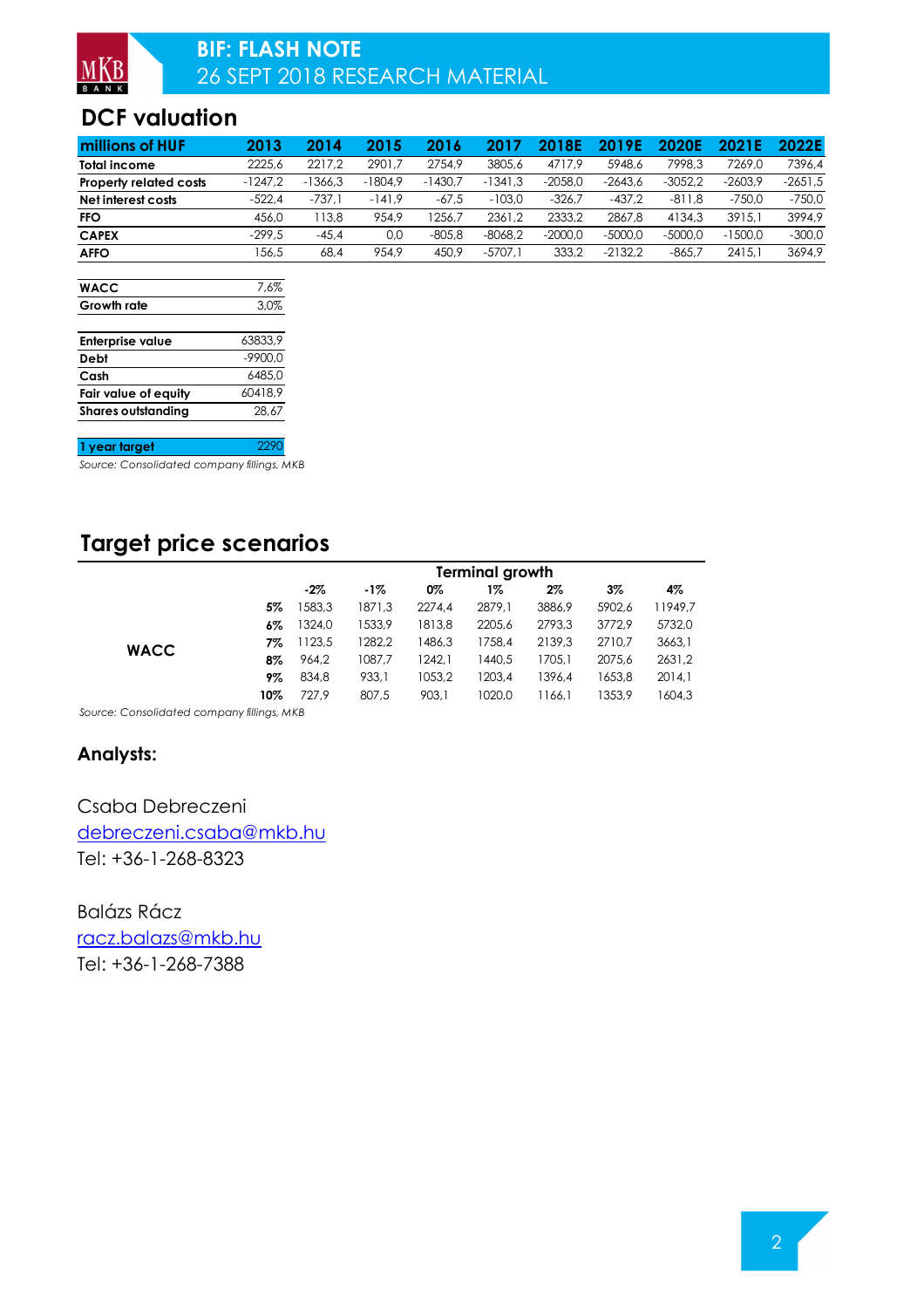

1. This research was prepared by the assignment of Budapest Stock Exchange Ltd. (registered seat: 1054 Budapest, Szabadság tér 7. Platina torony I. ép. IV. emelet; company registration number: 01-10-044764, hereinafter: BSE) under the agreement which was concluded by and between BSE and MKB Bank Ltd. (registered seat: H-1056 Budapest Váci utca 38., company registration number: 01-10-040952, hereinafter: Investment Service Provider)

2. BSE shall not be liable for the content of this research, especially for the accuracy and completeness of the information therein and for the forecasts and conclusions; the Service Provider shall be solely liable for these. The Service Provider is entitled to all copyrights regarding this research/commentary however BSE is entitled to use and advertise/spread it but BSE shall not modify its content.

3. This research shall not be qualified as investment advice specified in Point 9 Section 4 (2) of Act No. CXXXVIII of 2007 on Investment Firms and Commodity Dealers and on the Regulations Governing their Activities. Furthermore, this document shall not be qualified as an offer or call to tenders for the purchase, sale or hold of the financial instrument(s) concerned by the research/commentary.

4. All information used in the publication of this material has been compiled from publicly available sources that are believed to be reliable; however MKB Bank does not guarantee the accuracy or completeness of this material. Opinions contained in this report represent those of the research department of MKB Bank at the time of publication and are subject to change without notice.

5. Past performance is not necessarily a guide to future performance. Forward-looking information or statements in this report contain information that is based on assumptions, forecasts of future results, estimates of amounts not yet determinable, and therefore involve known and unknown risks, uncertainties and other factors which may cause the actual results, performance or achievements of their subject matter to be materially different from current expectations. Investors are advised to assess the nature and risks of the financial instruments and investment services. A well-founded investment decision can be made only in possession of all the relevant information, therefore investors are hereby explicitly advised to read carefully the information material, contractual provisions, conditions list and general business terms in order to be able to decide if the investment is in line with their risk bearing capacity. MKB Bank also recommends collecting information about the tax consequences and other relevant laws concerning investment services in the financial instruments mentioned in this document.

6. This document is provided for information purposes only, therefore the information provided in or derived from it is not intended to be, and should not be construed in any manner whatsoever as personalised advice or as a solicitation to effect, or attempt to effect, any transaction in a financial instrument (e.g. recommendation to buy, sell, hold) or as a solicitation to enter into an agreement or to any other commitment with regards to the financial instrument discussed. Any such offer would be made only after a prospective participant had completed its independent investigation of the securities, instruments, or transactions and received all information it required to make its investment decision. MKB Bank excludes any liability for any investment decision based on this document.

7. MKB Bank is entitled to provide market making, investment services or ancillary services regarding the financial instruments discussed in this document. MKB Bank provides investment services to BIF.

8. Content of this material enjoys copyright protection according to Act LXXVI. of 1999 on copyright, and may therefore be copied, published, distributed or used in any other form only with prior written consent of MKB Bank. All rights reserved. Unauthorized use is prohibited.

#### **Prior researches**

MKB Bank wrote an initiation report on 29 June 2018. The research is available on the web page of the BSE (Budapest Stock Exchange):

https://bet.hu/Kibocsatok/BET-elemzesek/elemzesek/bif-elemzesek